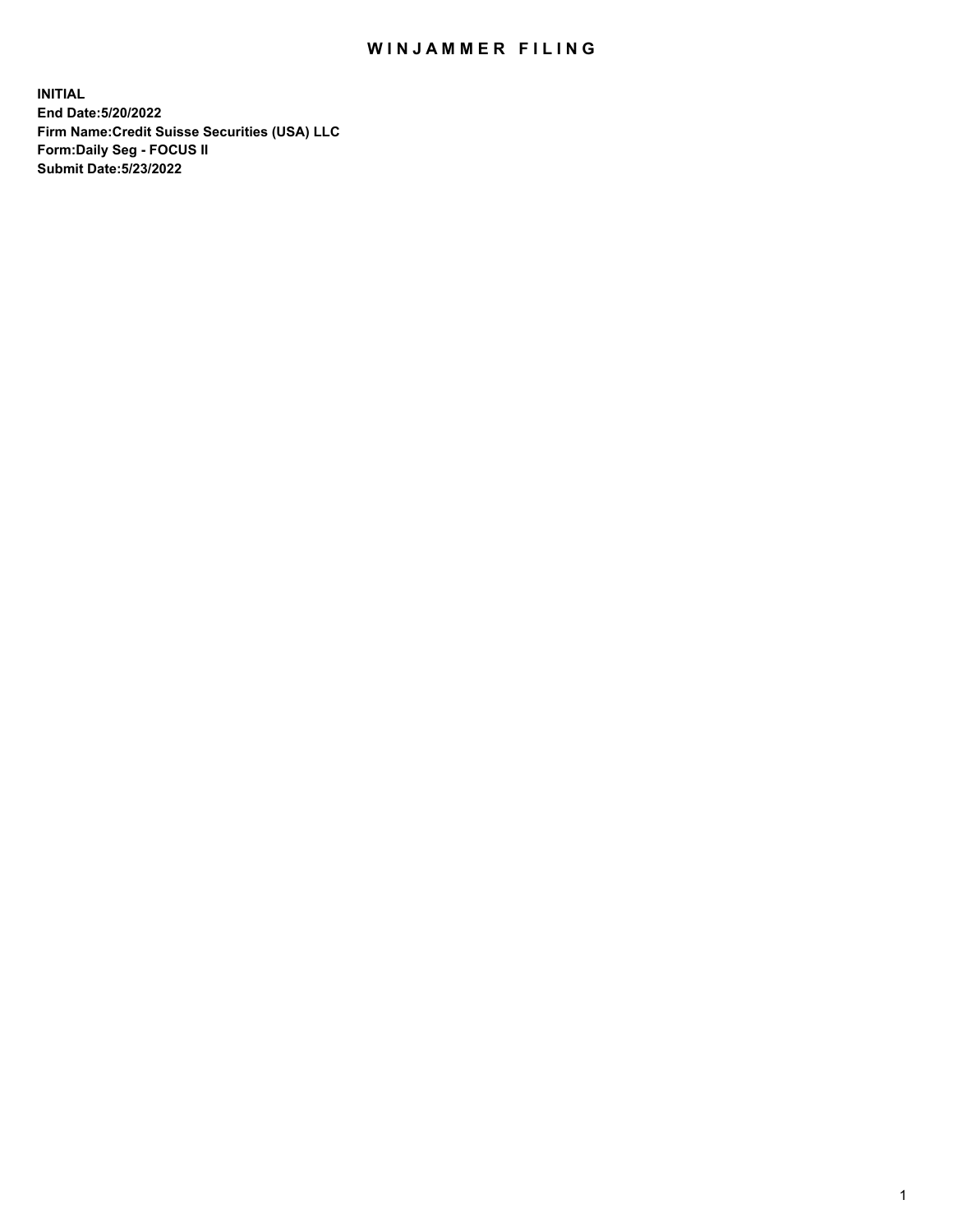**INITIAL**

## **End Date:5/20/2022 Firm Name:Credit Suisse Securities (USA) LLC Form:Daily Seg - FOCUS II Submit Date:5/23/2022**

## **Daily Segregation - Cover Page**

| Name of Company                                                                                                                                                                                                                                                                                                                | <b>Credit Suisse Securities (USA)</b><br><b>LLC</b>                   |
|--------------------------------------------------------------------------------------------------------------------------------------------------------------------------------------------------------------------------------------------------------------------------------------------------------------------------------|-----------------------------------------------------------------------|
| <b>Contact Name</b>                                                                                                                                                                                                                                                                                                            | <b>Alexander Baptiste</b>                                             |
| <b>Contact Phone Number</b>                                                                                                                                                                                                                                                                                                    | 919-994-6223                                                          |
| <b>Contact Email Address</b>                                                                                                                                                                                                                                                                                                   | alexander.baptiste@credit-suiss<br>e.com                              |
| FCM's Customer Segregated Funds Residual Interest Target (choose one):<br>a. Minimum dollar amount: : or<br>b. Minimum percentage of customer segregated funds required:% ; or<br>c. Dollar amount range between: and; or<br>d. Percentage range of customer segregated funds required between:% and%.                         | $\frac{0}{\frac{5}{0}}$<br>0 <sub>0</sub>                             |
| FCM's Customer Secured Amount Funds Residual Interest Target (choose one):<br>a. Minimum dollar amount: ; or<br>b. Minimum percentage of customer secured funds required:%; or<br>c. Dollar amount range between: and; or<br>d. Percentage range of customer secured funds required between:% and%.                            | $\frac{0}{5}$<br>$\underline{0}$<br>$\underline{0}$<br>0 <sub>0</sub> |
| FCM's Cleared Swaps Customer Collateral Residual Interest Target (choose one):<br>a. Minimum dollar amount: ; or<br>b. Minimum percentage of cleared swaps customer collateral required:% ; or<br>c. Dollar amount range between: and; or<br>d. Percentage range of cleared swaps customer collateral required between:% and%. | $\frac{0}{5}$<br>0 <sub>0</sub><br>0 <sub>0</sub>                     |

Attach supporting documents CH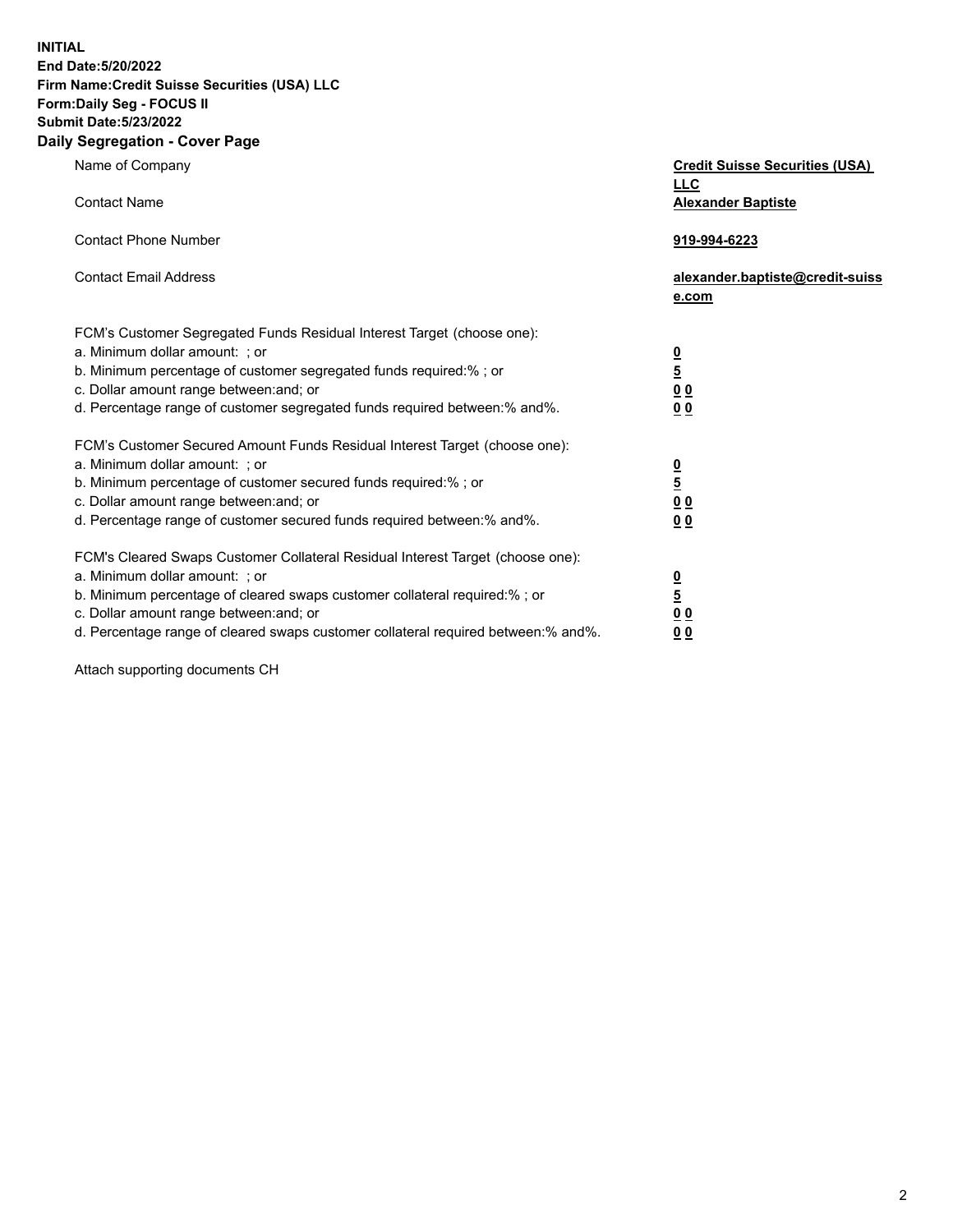**INITIAL End Date:5/20/2022 Firm Name:Credit Suisse Securities (USA) LLC Form:Daily Seg - FOCUS II Submit Date:5/23/2022**

## **Daily Segregation - Secured Amounts**

|     | Foreign Futures and Foreign Options Secured Amounts                                         |                                  |
|-----|---------------------------------------------------------------------------------------------|----------------------------------|
|     | Amount required to be set aside pursuant to law, rule or regulation of a foreign            | $0$ [7305]                       |
|     | government or a rule of a self-regulatory organization authorized thereunder                |                                  |
| 1.  | Net ledger balance - Foreign Futures and Foreign Option Trading - All Customers             |                                  |
|     | A. Cash                                                                                     | 2,459,864,812 [7315]             |
|     | B. Securities (at market)                                                                   | 7,092,536 [7317]                 |
| 2.  | Net unrealized profit (loss) in open futures contracts traded on a foreign board of trade   | -1,516,545,299 [7325]            |
| 3.  | Exchange traded options                                                                     |                                  |
|     | a. Market value of open option contracts purchased on a foreign board of trade              | 125 [7335]                       |
|     | b. Market value of open contracts granted (sold) on a foreign board of trade                | $0$ [7337]                       |
| 4.  | Net equity (deficit) (add lines 1. 2. and 3.)                                               | 950,412,174 [7345]               |
| 5.  | Account liquidating to a deficit and account with a debit balances - gross amount           | 1,823,731 [7351]                 |
|     | Less: amount offset by customer owned securities                                            | -1,344,440 [7352] 479,291 [7354] |
| 6.  | Amount required to be set aside as the secured amount - Net Liquidating Equity              | 950,891,465 [7355]               |
|     | Method (add lines 4 and 5)                                                                  |                                  |
| 7.  | Greater of amount required to be set aside pursuant to foreign jurisdiction (above) or line | 950,891,464 [7360]               |
|     | 6.                                                                                          |                                  |
|     | FUNDS DEPOSITED IN SEPARATE REGULATION 30.7 ACCOUNTS                                        |                                  |
| 1.  | Cash in banks                                                                               |                                  |
|     | A. Banks located in the United States                                                       | 68,858,643 [7500]                |
|     | B. Other banks qualified under Regulation 30.7                                              | 250,618,103 [7520] 319,476,746   |
|     |                                                                                             | [7530]                           |
| 2.  | Securities                                                                                  |                                  |
|     | A. In safekeeping with banks located in the United States                                   | 7,092,536 [7540]                 |
|     | B. In safekeeping with other banks qualified under Regulation 30.7                          | 0 [7560] 7,092,536 [7570]        |
| 3.  | Equities with registered futures commission merchants                                       |                                  |
|     | A. Cash                                                                                     | $0$ [7580]                       |
|     | <b>B.</b> Securities                                                                        | $0$ [7590]                       |
|     | C. Unrealized gain (loss) on open futures contracts                                         | $0$ [7600]                       |
|     | D. Value of long option contracts                                                           | $0$ [7610]                       |
|     | E. Value of short option contracts                                                          | 0 [7615] 0 [7620]                |
| 4.  | Amounts held by clearing organizations of foreign boards of trade                           |                                  |
|     | A. Cash                                                                                     | $0$ [7640]                       |
|     | <b>B.</b> Securities                                                                        | $0$ [7650]                       |
|     | C. Amount due to (from) clearing organization - daily variation                             | $0$ [7660]                       |
|     | D. Value of long option contracts                                                           | $0$ [7670]                       |
|     | E. Value of short option contracts                                                          | 0 [7675] 0 [7680]                |
| 5.  | Amounts held by members of foreign boards of trade                                          |                                  |
|     | A. Cash                                                                                     | 2,429,575,119 [7700]             |
|     | <b>B.</b> Securities                                                                        | $0$ [7710]                       |
|     | C. Unrealized gain (loss) on open futures contracts                                         | $-1,606,694,880$ [7720]          |
|     | D. Value of long option contracts                                                           | 125 <sub>[7730]</sub>            |
|     | E. Value of short option contracts                                                          | 0 [7735] 822,880,364 [7740]      |
| 6.  | Amounts with other depositories designated by a foreign board of trade                      | $0$ [7760]                       |
| 7.  | Segregated funds on hand                                                                    | $0$ [7765]                       |
| 8.  | Total funds in separate section 30.7 accounts                                               | 1,149,449,646 [7770]             |
| 9.  | Excess (deficiency) Set Aside for Secured Amount (subtract line 7 Secured Statement         | 198,558,182 [7380]               |
|     | Page 1 from Line 8)                                                                         |                                  |
| 10. | Management Target Amount for Excess funds in separate section 30.7 accounts                 | 47,544,573 [7780]                |

11. Excess (deficiency) funds in separate 30.7 accounts over (under) Management Target **151,013,609** [7785]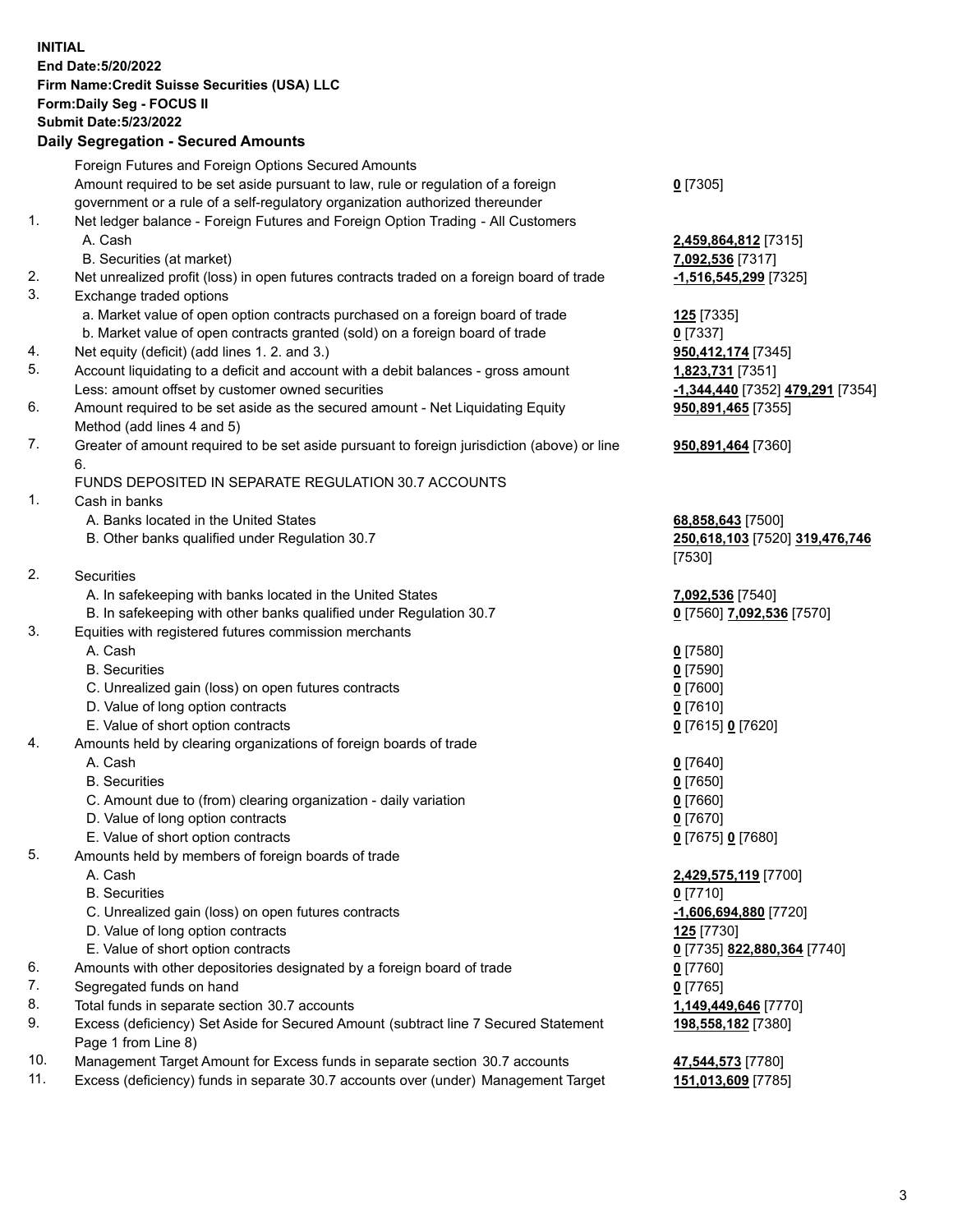|     | <b>INITIAL</b>                                                                                             |                                          |
|-----|------------------------------------------------------------------------------------------------------------|------------------------------------------|
|     | End Date: 5/20/2022                                                                                        |                                          |
|     | Firm Name: Credit Suisse Securities (USA) LLC                                                              |                                          |
|     | Form: Daily Seg - FOCUS II<br><b>Submit Date: 5/23/2022</b>                                                |                                          |
|     |                                                                                                            |                                          |
|     | Daily Segregation - Segregation Statement                                                                  |                                          |
|     | SEGREGATION REQUIREMENTS(Section 4d(2) of the CEAct)                                                       |                                          |
| 1.  | Net ledger balance                                                                                         |                                          |
|     | A. Cash                                                                                                    | 222,035,845 [7010]                       |
|     | B. Securities (at market)                                                                                  | 129,696,663 [7020]                       |
| 2.  | Net unrealized profit (loss) in open futures contracts traded on a contract market                         | $-55,555,387$ [7030]                     |
| 3.  | Exchange traded options                                                                                    |                                          |
|     | A. Add market value of open option contracts purchased on a contract market                                | 20,456,466 [7032]                        |
|     | B. Deduct market value of open option contracts granted (sold) on a contract market                        | $-22,469,065$ [7033]                     |
| 4.  | Net equity (deficit) (add lines 1, 2 and 3)                                                                | 294,164,522 [7040]                       |
| 5.  | Accounts liquidating to a deficit and accounts with                                                        |                                          |
|     | debit balances - gross amount                                                                              | 1,078,187 [7045]                         |
|     | Less: amount offset by customer securities                                                                 | <u>-1,078,187</u> [7047] <u>0</u> [7050] |
| 6.  | Amount required to be segregated (add lines 4 and 5)                                                       | 294,164,522 [7060]                       |
|     | <b>FUNDS IN SEGREGATED ACCOUNTS</b>                                                                        |                                          |
| 7.  | Deposited in segregated funds bank accounts                                                                |                                          |
|     | A. Cash                                                                                                    | 59,337,779 [7070]                        |
|     | B. Securities representing investments of customers' funds (at market)                                     | $0$ [7080]                               |
|     | C. Securities held for particular customers or option customers in lieu of cash (at                        | 128,824,172 [7090]                       |
|     | market)                                                                                                    |                                          |
| 8.  | Margins on deposit with derivatives clearing organizations of contract markets                             |                                          |
|     | A. Cash                                                                                                    | 295,920,216 [7100]                       |
|     | B. Securities representing investments of customers' funds (at market)                                     | $0$ [7110]                               |
|     | C. Securities held for particular customers or option customers in lieu of cash (at                        | 872,491 [7120]                           |
| 9.  | market)                                                                                                    |                                          |
| 10. | Net settlement from (to) derivatives clearing organizations of contract markets<br>Exchange traded options | 6,895,514 [7130]                         |
|     | A. Value of open long option contracts                                                                     |                                          |
|     | B. Value of open short option contracts                                                                    | 20,456,466 [7132]<br>-22,469,065 [7133]  |
| 11. | Net equities with other FCMs                                                                               |                                          |
|     | A. Net liquidating equity                                                                                  | 48,890 [7140]                            |
|     | B. Securities representing investments of customers' funds (at market)                                     | $0$ [7160]                               |
|     | C. Securities held for particular customers or option customers in lieu of cash (at                        | $0$ [7170]                               |
|     | market)                                                                                                    |                                          |
| 12. | Segregated funds on hand                                                                                   | $0$ [7150]                               |
| 13. | Total amount in segregation (add lines 7 through 12)                                                       | 489,886,463 [7180]                       |
| 14. | Excess (deficiency) funds in segregation (subtract line 6 from line 13)                                    | 195,721,941 [7190]                       |
| 15. | Management Target Amount for Excess funds in segregation                                                   | 14,708,226 [7194]                        |
| 16. | Excess (deficiency) funds in segregation over (under) Management Target Amount                             | 181,013,715 [7198]                       |
|     | <b>Excess</b>                                                                                              |                                          |